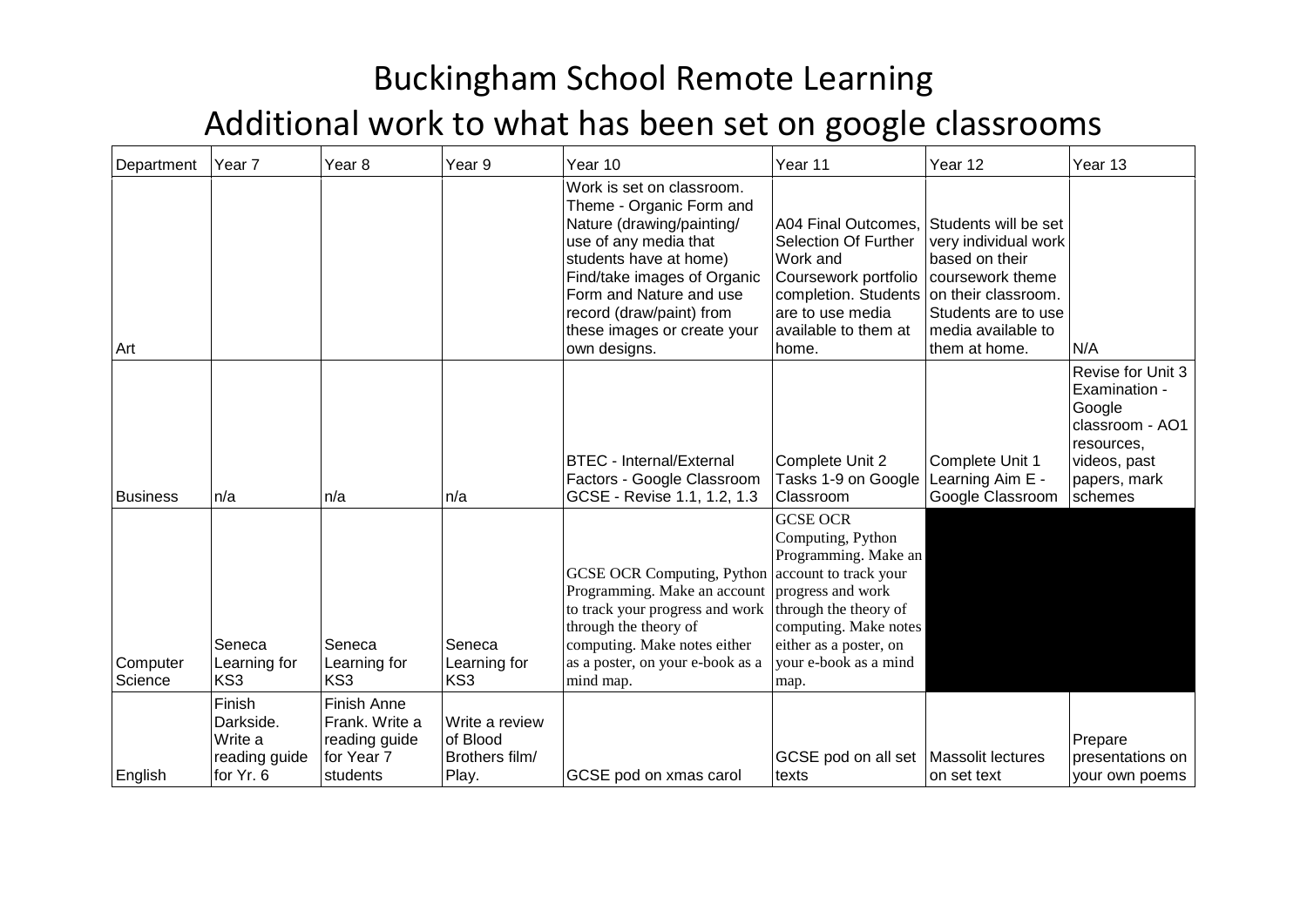|                     | Homework<br><b>Booklet</b><br>vocabulary and<br>grammar pages.                                | Homework<br><b>Booklet</b><br>vocabulary and<br>grammar pages.<br>Revision      | Homework<br><b>Booklet</b><br>vocabulary and<br>grammar pages.<br>Revision   |                                                                                                                      |                                                                                         |                                                                     |                                                                        |
|---------------------|-----------------------------------------------------------------------------------------------|---------------------------------------------------------------------------------|------------------------------------------------------------------------------|----------------------------------------------------------------------------------------------------------------------|-----------------------------------------------------------------------------------------|---------------------------------------------------------------------|------------------------------------------------------------------------|
|                     | Revision<br>resources on<br>Google<br>classroom.<br>Quizlet Dynamo                            | resources on<br>Google<br>classroom.<br>Quizlet Dynamo                          | resources on<br>Google<br>classroom.<br>Quizlet Dynamo                       |                                                                                                                      |                                                                                         |                                                                     |                                                                        |
| French              | https://quizlet.c<br>om/gb/4592473<br>00/dynamo-1-<br>flash-cards/                            | https://quizlet.co<br>m/gb/607133614/<br>dynamo-2-<br>module-1-flash-<br>cards/ | https://quizlet.co<br>m/563999180/d<br>ynamo-3-<br>module-1-flash-<br>cards/ | GCSE Pod, SENECA, Active<br>Learn, Revision resources on<br>Google Classroom                                         | GCSE Pod, SENECA,<br>Active Learn, Revision<br>resources on Google<br>Classroom         |                                                                     |                                                                        |
| Geography           | Oak Learning<br>has excellent<br>resources for<br>KS3 and KS4<br>all organised<br>into topics | Oak Learning<br>has excellent<br>resources for<br>organised into<br>topics      | Oak Learning<br>has excellent<br>resources for<br>organised into<br>topics   | KS3 and KS4 all KS3 and KS4 all Oak Learning has excellent<br>resources for KS3 and KS4<br>all organised into topics | Oak Learning has<br>excellent resources<br>for KS3 and KS4 all<br>organised into topics |                                                                     |                                                                        |
| Maths               | drfrostmaths.c<br>om - key skills                                                             | drfrostmaths.com<br>- key skills                                                | drfrostmaths.com<br>- key skills                                             | drfrostmaths.com - key skills                                                                                        | drfrostmaths.com - key<br>skills                                                        | drfrostmaths.com -<br>key skills                                    | drfrostmaths.com -<br>key skills                                       |
| <b>PE</b>           | Fitness videos<br>or Challenges<br>on the Google<br>Classroom                                 | Fitness videos<br>or Challenges<br>on the Google<br>Classroom                   | Fitness videos<br>or Challenges<br>on the Google<br>Classroom                | Everlearner - complete<br>questions and watch relevant<br>videos                                                     | Everlearner -<br>complete questions<br>and watch relevant<br>videos                     | Everlearner -<br>complete questions<br>and watch relevant<br>videos | Everlearner -<br>complete<br>questions and<br>watch relevant<br>videos |
| Performing<br>larts | watch the<br>Shrek show on<br>YouTube                                                         |                                                                                 | Watch curious<br>incident of the<br>dog in the night<br>time on<br>YouTube   | Watch fosse or blood<br>brothers on YouTube                                                                          | Past exam paper<br>questions available<br>online. for dance -<br>professional works     |                                                                     |                                                                        |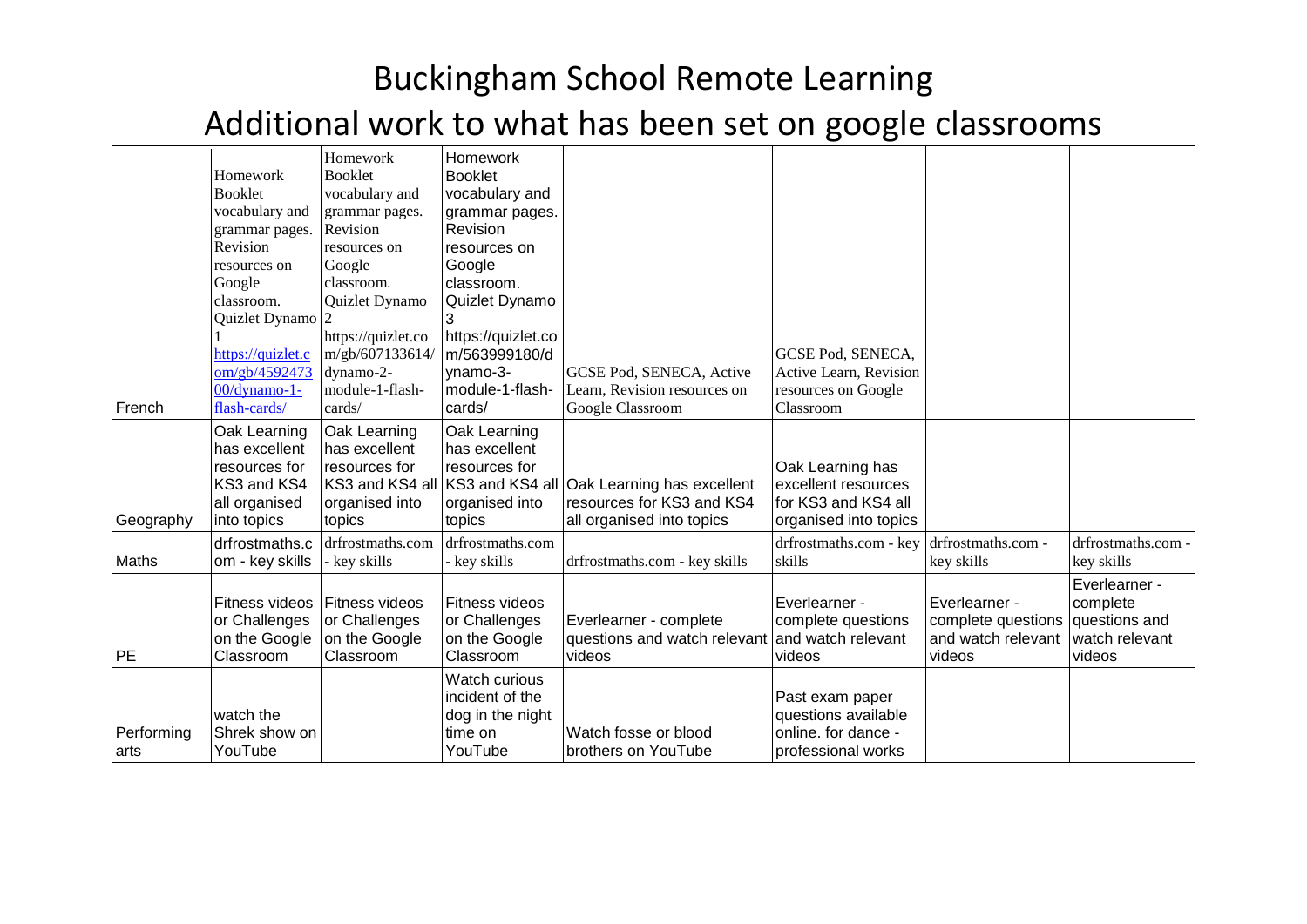| Psychology |                                                                                                                                                                                                                                                                                                                 |                                                                                                                                                                                                                                                                                                                                                   |                                                                                                                                                                                                                                                                                                               |                                                                                                                                                                                                                                                                                                                             |                                                                                                                                                                                                                                                                                                                                                                                    | online textbook -<br>has been issued to<br>all students                              | online textbook -<br>has been issued<br>to all students                                    |
|------------|-----------------------------------------------------------------------------------------------------------------------------------------------------------------------------------------------------------------------------------------------------------------------------------------------------------------|---------------------------------------------------------------------------------------------------------------------------------------------------------------------------------------------------------------------------------------------------------------------------------------------------------------------------------------------------|---------------------------------------------------------------------------------------------------------------------------------------------------------------------------------------------------------------------------------------------------------------------------------------------------------------|-----------------------------------------------------------------------------------------------------------------------------------------------------------------------------------------------------------------------------------------------------------------------------------------------------------------------------|------------------------------------------------------------------------------------------------------------------------------------------------------------------------------------------------------------------------------------------------------------------------------------------------------------------------------------------------------------------------------------|--------------------------------------------------------------------------------------|--------------------------------------------------------------------------------------------|
| Science    | <b>BBC</b> bitesize<br>for science<br><b>KS3,</b><br>chemistry,<br>physics and<br>biology. Work<br>through all<br>resources,<br>watch videos<br>and do the<br>quizzes                                                                                                                                           | <b>BBC</b> bitesize for<br>science KS3,<br>chemistry,<br>physics and<br>biology. Work<br>through all<br>resources,<br>watch videos<br>and do the<br>quizzes                                                                                                                                                                                       | <b>BBC</b> bitesize for<br>science KS3,<br>chemistry,<br>physics and<br>biology. Work<br>through all<br>resources,<br>watch videos<br>and do the<br>quizzes                                                                                                                                                   | <b>GCSE POD, SENECA, BBC</b><br>bitesize for AQA Combined<br>Science of Separate<br>Science. There are plenty for<br>the students to work through                                                                                                                                                                           | GCSE POD,<br>SENECA, BBC<br>bitesize for AQA<br><b>Combined Science</b><br>of Separate Science.<br>There are plenty for<br>the students to work<br>through                                                                                                                                                                                                                         | <b>SENECA learning</b><br>for quizzes and<br><b>SNAP REVISE</b><br>videos on YouTube | <b>SENECA</b><br>learning for<br>quizzes and<br><b>SNAP REVISE</b><br>videos on<br>YouTube |
|            | Homework<br><b>Booklet</b><br>vocabulary and<br>grammar pages.<br>Revision<br>resources on<br>Google<br>classroom.<br>Quizlet Viva 1<br>https://quizlet.c<br>om/gb/5998171<br>91/viva-1-flash-<br>cards/<br>Greenshaw<br>Learning Trust<br>remote learning<br>resources<br>enshawlearningt<br>rust.co.uk/virtua | Homework<br><b>Booklet</b><br>vocabulary and<br>grammar pages.<br>Revision<br>resources on<br>Google<br>classroom.<br>Quizlet Viva 2<br>https://quizlet.co<br>m/gb/600561401/<br>viva-2-flash-<br>cards/ Greenshaw<br>Learning Trust<br>remote learning<br>resources<br>https://www.gre https://www.gree<br>nshawlearningtrus<br>t.co.uk/virtual- | Homework<br><b>Booklet</b><br>vocabulary and<br>grammar pages.<br>Revision<br>resources on<br>Google<br>classroom.<br>Quizlet Viva 3<br>https://quizlet.co<br>m/gb/60077684<br>1/viva-3-flash-<br>cards/<br>Greenshaw<br>Learning Trust<br>remote learning<br>resources<br>https://www.gre<br>enshawlearningt | GCSE Pod, SENECA, Active<br>Learn, Revision resources on<br>Google Classroom. Quizlet<br><b>GCSE</b> Spanish<br>https://quizlet.com/471066160/<br>gcse-spanish-gcse-spanish-<br>vocabulary-flash-cards/<br><b>Greenshaw Learning Trust</b><br>remote learning resources<br>rust.co.uk/virtual https://www.greenshawlearning | GCSE Pod,<br><b>SENECA, Active</b><br>Learn, Revision<br>resources on Google<br>Classroom,<br>Grammar and<br>translation booklet.<br>Quizlet GCSE<br>Spanish<br>https://quizlet.com/47<br>1066160/gcse-<br>spanish-gcse-<br>spanish-vocabulary-<br>flash-cards/<br><b>Greenshaw Learning</b><br>Trust remote<br>learning resources<br>https://www.greensh<br>awlearningtrust.co.uk |                                                                                      |                                                                                            |
| Spanish    | l-curriculum                                                                                                                                                                                                                                                                                                    | curriculum                                                                                                                                                                                                                                                                                                                                        | -curriculum                                                                                                                                                                                                                                                                                                   | trust.co.uk/virtual-curriculum                                                                                                                                                                                                                                                                                              | /virtual-curriculum                                                                                                                                                                                                                                                                                                                                                                |                                                                                      |                                                                                            |